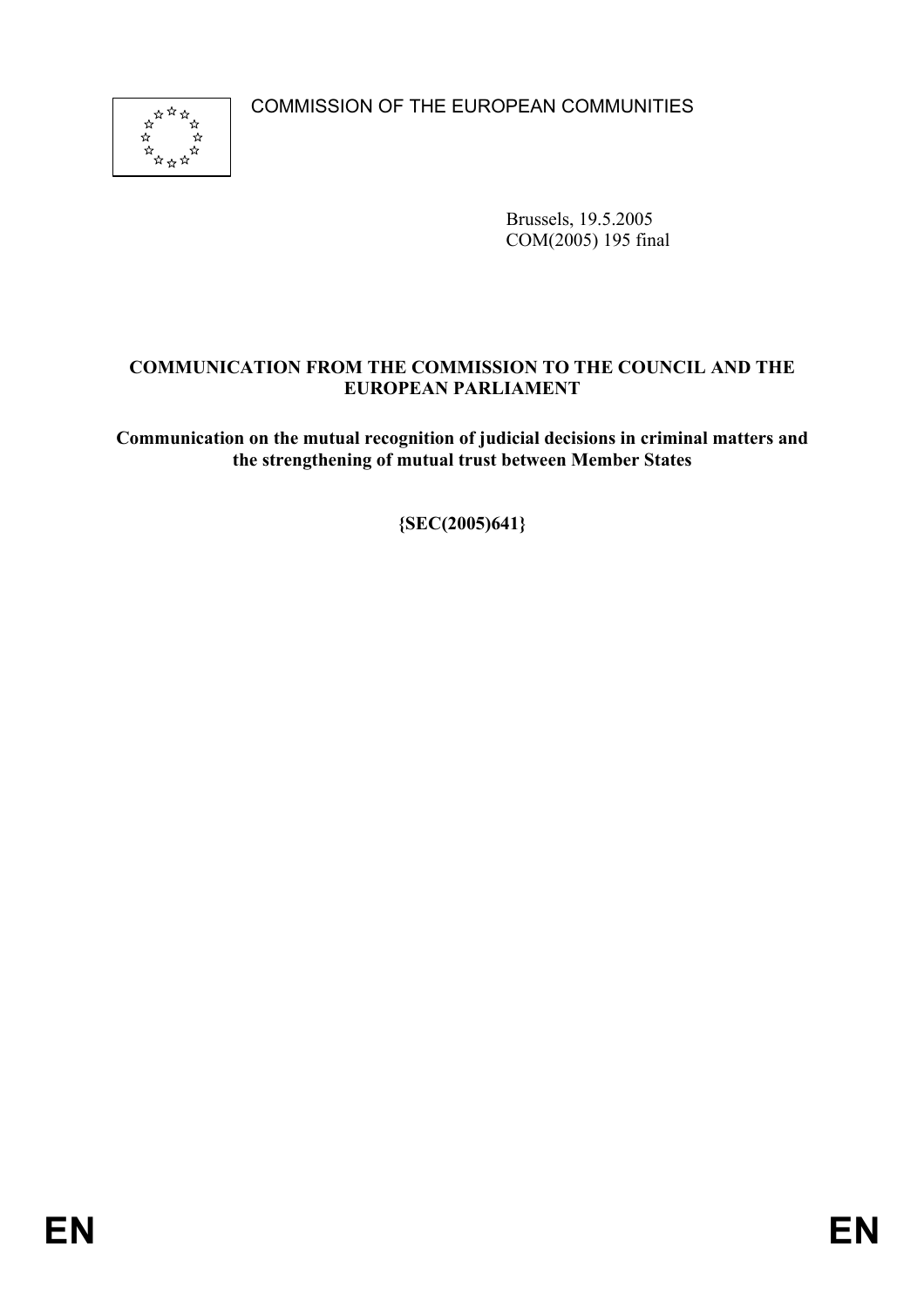## **COMMUNICATION FROM THE COMMISSION TO THE COUNCIL AND THE EUROPEAN PARLIAMENT**

#### **Communication on the mutual recognition of judicial decisions in criminal matters and the strengthening of mutual trust between Member States**

#### **1. INTRODUCTION**

- 1. The mutual recognition (MR) principle was presented at the Tampere European Council in 1999 as the "cornerstone" of the European judicial area and confirmed in the draft Constitution, and its vital importance is recognised in the Hague Programme, which links its development to enhanced mutual trust between the Member States.
- 2. Nearly five years after the Council and the Commission adopted the MR programme to give effect to the conclusions of the Tampere European Council, this communication sets out to present the Commission's thinking on further work to give effect to the MR principle in the light of initial experience to date and on possible items for inclusion in a programme of action to enhance mutual trust between Member States.
- 3. This communication is part of the Commission's general process of drawing up a plan of action to give effect to the Hague Programme. It maps the general prospects for the five years ahead (*cf*. SEC(2005) 641 ), though it specifically stresses the initial implementation period (2005-07), given that there will have to be a mid-term review when the Constitution comes into force. And as the Hague Programme emphasised the importance of evaluating the implementation of policies, the results of the evaluation undertaken here will have to be taken into account and may even inspire changes to the agreed priorities.

#### **2. CONTINUING THE IMPLEMENTATION OF THE MUTUAL RECOGNITION PRINCIPLE**

- 4. For some years now the implementation of the MR principle has been one of the main areas of European Union activity regarding criminal justice, and is probably one of the most promising. After more than four years of operation of the programme adopted in December 2000, about half the planned measures have been converted into legislative instruments, either adopted already or in the pipeline. Of these, the Framework Decision on the European arrest warrant and surrender procedures<sup>1</sup> is the only one for which the time allowed for transposal into national legislation is up.
- 5. This communication focuses on aspects of the MR programme not yet implemented so as to lay down priorities for the years ahead in the light of the Hague Programme and the analysis of initial achievements.

OJ L 190, 18.7.2002, p. 1.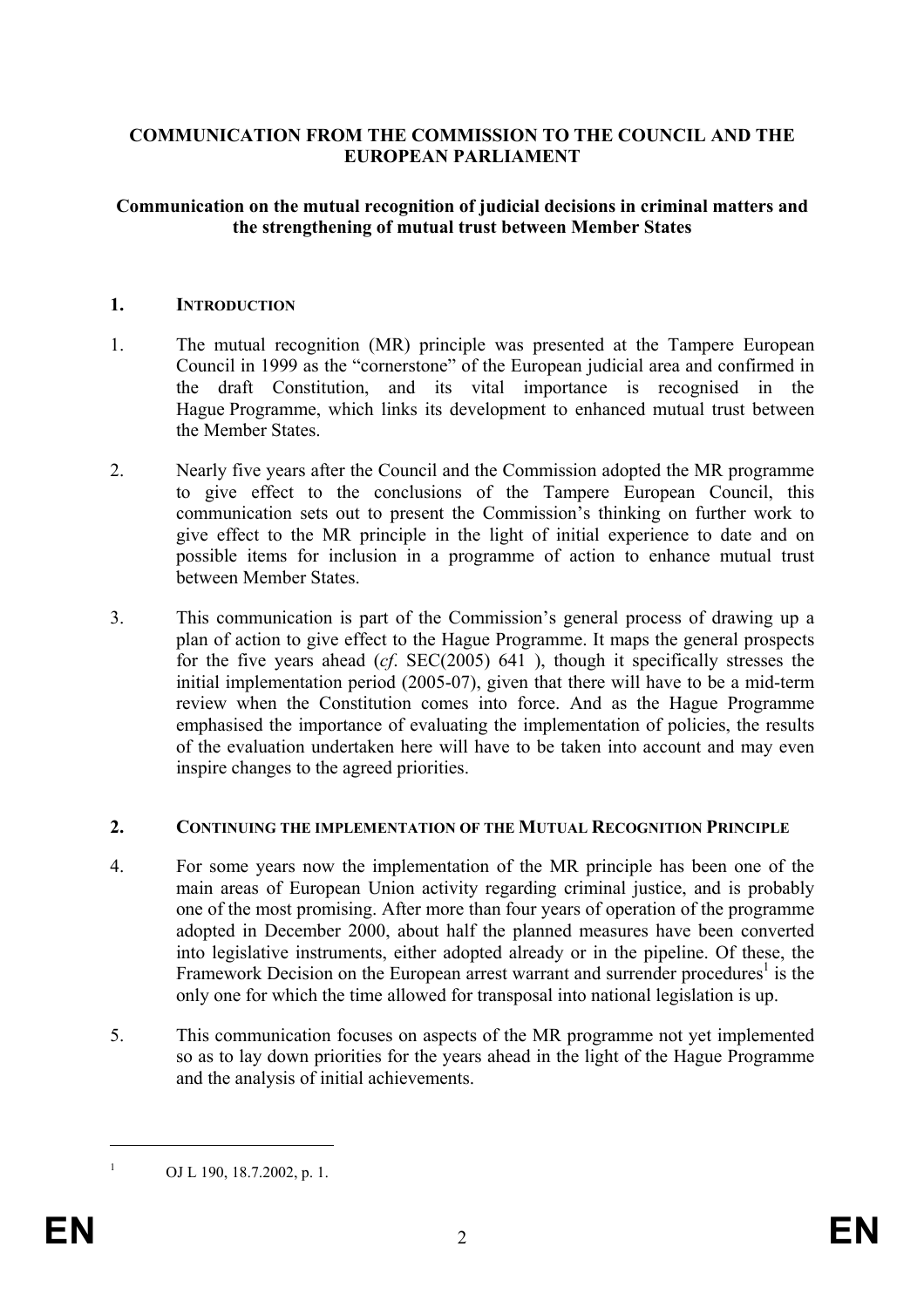## **2.1. Mutual recognition at the pre-trial stages**

## 2.1.1. The MR principle and gathering evidence<sup>2</sup>

- 6. The Hague Programme calls on the Council to adopt the proposal on the European evidence warrant by the end of 2005. After the adoption of the Framework Decision on the freezing of assets<sup>3</sup>, this is a major step forwards in the application of the MR principle at the pre-trial evidence-gathering stage. But the evidence warrant will not be a universal instrument. Investigation measures such as questioning suspects, witnesses and experts or bank account surveillance or telephone-tapping orders will also have to be covered by MR instruments. The ultimate objective is to adopt a single legislative instrument to facilitate the gathering of evidence of all kinds in criminal cases throughout the Union. In the Commission's view, the effect of applying the MR principle here should be to leave the investigations to be run by the issuing State, as the decision to seek this or that piece of evidence cannot be reopened in the executing Member State. That is one of the reasons why the Commission wants the double criminality principle to be dropped in all matters related to gathering evidence. As regards the rules governing the manner in which evidence is gathered, the national rules applicable in each Member State for the relevant type of investigation should be respected, subject to the application of certain formalities or procedures specified by the issuing State in the executing Member State, already provided for by Article 4(1) of the Convention of 29 May 2000. And the adoption of minimum harmonisation rules on the gathering of evidence (*cf. infra* 3.1.1.2.) should help to ensure that evidence lawfully gathered in one Member State can be used in the courts of another.
- 7. Extending the MR principle to the entire range of matters relating to the gathering of evidence will raise questions as to the future of the Convention of 29 May 2000 on Mutual Assistance in Criminal Matters between the Member States of the European Union<sup>4</sup> and the Protocol of  $2001^5$ , which, incidentally, are not yet in force as the right number of ratifications has not been reached. In addition to establishing a general MR instrument on evidence, the remaining provisions of the two instruments will have to be reformatted as a European Law or European Framework Law after the Constitution comes into force.
- 8. One of the difficulties that have been identified is that there are differences between the respective powers of the judicial authorities and the police in the Member States. The limits to each of these types of cooperation are thus blurred, for although they complement each other they are subject to different rules. The Commission will make proposals in connection with the implementation of the principle that information in criminal matters must be made available.

<sup>2</sup> See Commission Green Paper on criminal law protection of the financial interests of the Community and the establishment of a European Prosecutor: COM (2001) 715 final, 11.12.2001.

OJ L 196, 2.3.2003, p 45; deadline for transposal 2 August 2005.

<sup>4</sup> OJ C 197, 12.7.2000.

<sup>5</sup> OJ C 326, 21.11.2001.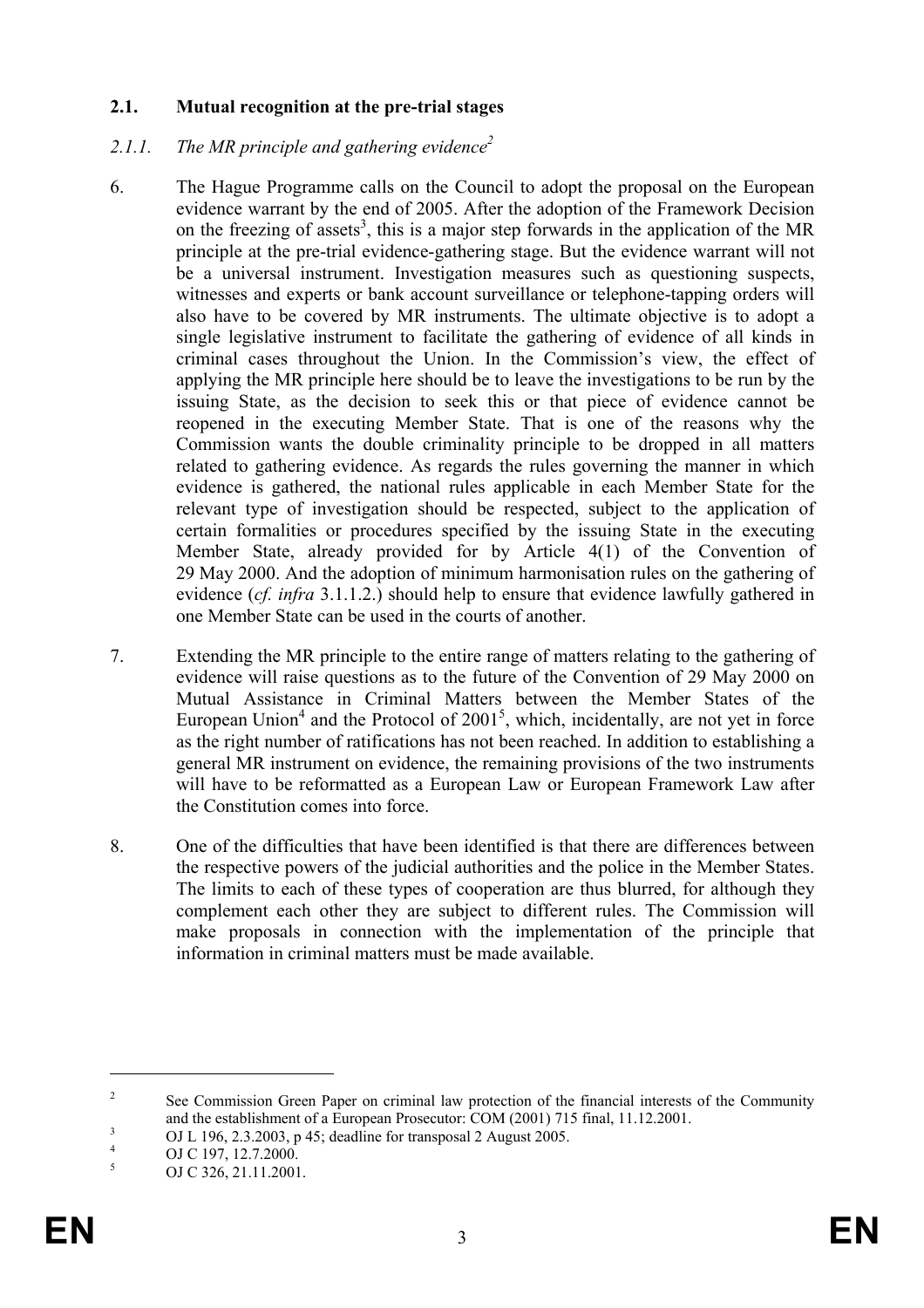## *2.1.2. Mutual recognition of non-custodial pre-trial supervision measures*

9. In August 2004 the Commission published a Green Paper on mutual recognition of non-custodial pre-trial supervision measures<sup>6</sup>. The Green Paper observes that excessive use of pre-trial detention is one of the causes of prison overcrowding and that the alternatives available in national law are often impossible to use where the person resides in another Member State, and suggests a number of solutions. In 2005, once the consultations are over, the Commission will make legislative proposals.

## **2.2. Mutual recognition of final judgments**

10. The effect of the MR principle is that, where there is a final judgment in one Member State, it must have a series of consequences in the others. Apart from the European Arrest Warrant, two specific aspects of the question have been covered by proposals for Framework Decisions on the application of the MR principle to financial penalties<sup>7</sup> and to confiscation orders<sup>8</sup>. But a number of fundamental aspects remain to be considered.

## *2.2.1. Mutual information on convictions*

11. Mutual recognition of convictions depends on information on convictions being able to circulate freely between Member States. Taking up an idea already formulated in the conclusions of the European Council of 25 and 26 March 2004, the Hague Programme calls on the Commission to "present its proposals on enhancing the exchange of information from national records of convictions and disqualifications, in particular of sex offenders, with a view to its adoption by the Council by the end of 2005". In January 2005 the Commission presented a White Paper analysing the main difficulties in exchanging information on convictions and making proposals for a computerised information exchange system. Proposals will be presented in 2005 following initial discussion in Council on the subject.

## *2.2.2. The ne bis in idem principle*

- 12. Article 50 of the Charter of Fundamental Rights of the European Union provides: "No one shall be liable to be tried or punished again in criminal proceedings for an offence for which he or she has already been finally acquitted or convicted within the Union in accordance with the law". The Charter broadens the territorial scope of the *ne bis in idem* principle to cover the entire Union, which is progress compared with Protocol 7 to the European Human Rights Convention (ECHR), which provided for it to apply only in each contracting State's territory.
- 13. This principle underlies two major judgments given by the European Court of Justice<sup>9</sup>, specifying its scope in terms of the Schengen Implementing Convention, Articles 54 to 58 of which affirm and adapt the *ne bis in idem* principle. Initial work on the application of the *ne bis in idem* principle began on the basis of an initiative

<sup>6</sup> COM(2004) 562 final.

<sup>7</sup> OJ L76, 22.3.2005 p.16.

<sup>8</sup> OJ C 184, 2.8.2002.

<sup>9</sup> Cases C-187/01 and C-385/01 *Gozütok* and *Brugge* (judgment given on 11 February 2003) and Case C-469/03 *Miraglia* (judgement given on 10 March 2005).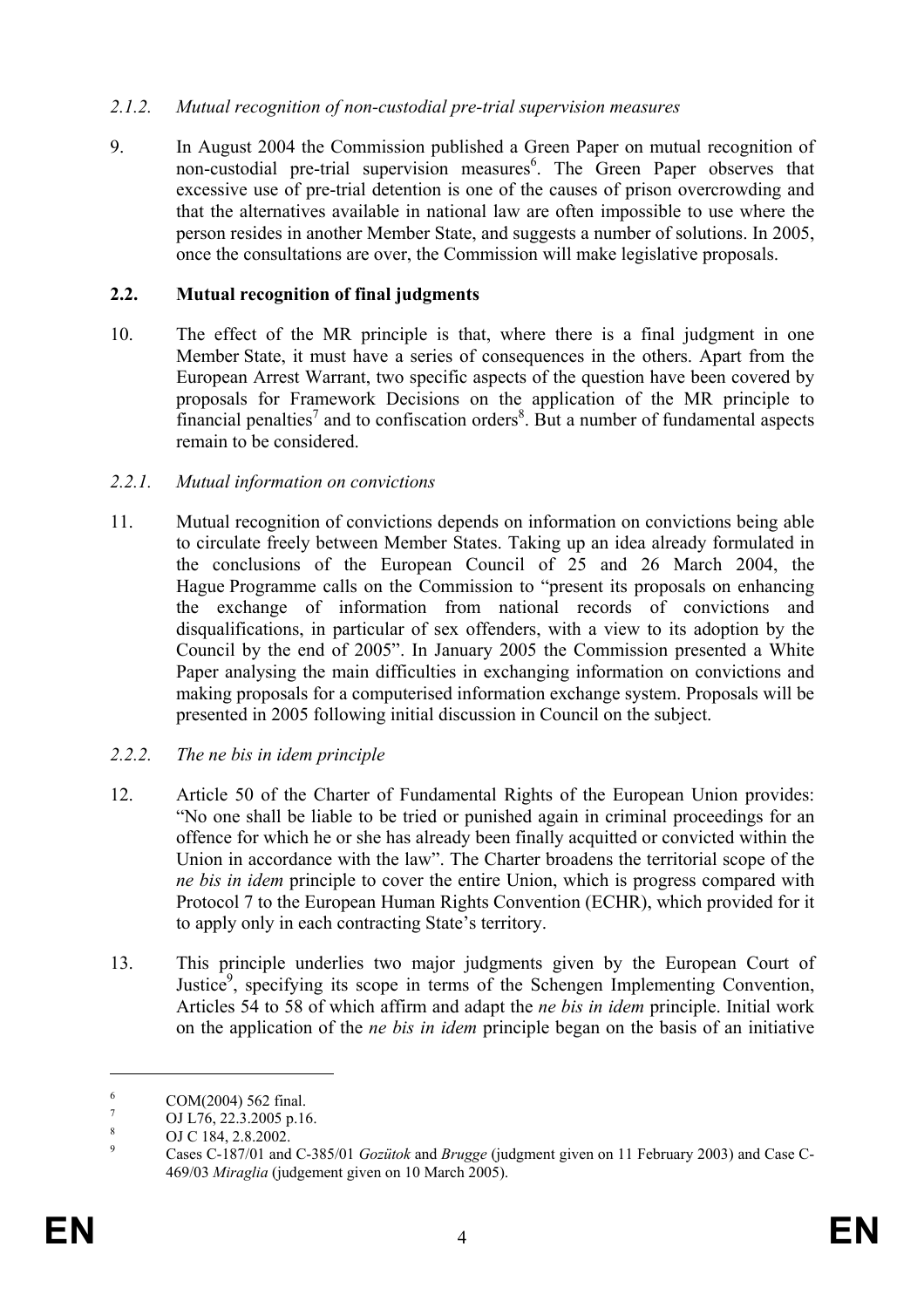from Greece<sup>10</sup>. It was suspended on account of the close link with the problem of conflicts of jurisdiction (*cf. infra*). There will be a Commission Green Paper on the two issues in 2005, followed by a legislative proposal in 2006.

- *2.2.3. Taking account of convictions in the Member States in the course of criminal proceedings*
- 14. In most Member States, the existence of previous convictions can have effects at the time of fresh criminal proceedings: repeat offending, for instance, can influence the procedural rules that apply, the type of offence charged or, more often, the nature and quantum of the sentence. The Commission recently presented a proposal for a Framework Decision on taking account of convictions in the Member States of the European Union, which establishes a general principle whereby each Member State is to attach the same effects to convictions handed down in the other Member States as to national convictions and sets out a series of rules for the application of the principle. A principle of recognition of repeat offending along these lines was in the Framework Decision of 6 December 2001 on the protection of the Euro<sup>11</sup>. The new instrument will be a major contribution to the MR of final judgments.

## *2.2.4. The enforcement of criminal penalties*

- 15. It must be possible for a sentence handed down in a Member State to be enforced anywhere in the Union. In April 2004 the Commission launched a consultation on the approximation, mutual recognition and enforcement of criminal sanctions in the European Union on the basis of a Green Paper<sup>12</sup>. Austria, Sweden and Finland have presented an initiative to permit enforcement in the Member State of nationality or residence of a prison sentence ordered in another Member State. This instrument should also make it easier to apply certain provisions on the European arrest warrant that allow a surrender request to be refused where the sentence is executed in the executing State.
- 16. But it is silent on the question of the enforcement of non-custodial measures, on suspended sentences and the conditions for it to be overridden by a penalty ordered in another Member State. The Commission will present legislative proposals on these topics in 2007.

## *2.2.5. The mutual recognition of disqualifications*

17. Convicted offenders are often subject to disqualifications (from working with children, tendering for public contracts, driving or whatever), and depending on the Member State these disqualifications may flow from statutory provisions, court decisions or administrative instruments. This is a particularly delicate question both because such disqualifications vary widely in nature and because there are difficulties in the exchange of information about them. Major initial progress will be achievable once information on convictions can be exchanged via the computerised system. Generally speaking the Commission recommends a sector-by-sector approach here, taking each type of sentence in turn, and will present a

<sup>&</sup>lt;sup>10</sup> OJ C 100, 26.4.2003, p. 24.

<sup>&</sup>lt;sup>11</sup> OJ L 329, 14.12.2001, p.3.<br>
COM (2004) 224 5 1

COM (2004) 334 final.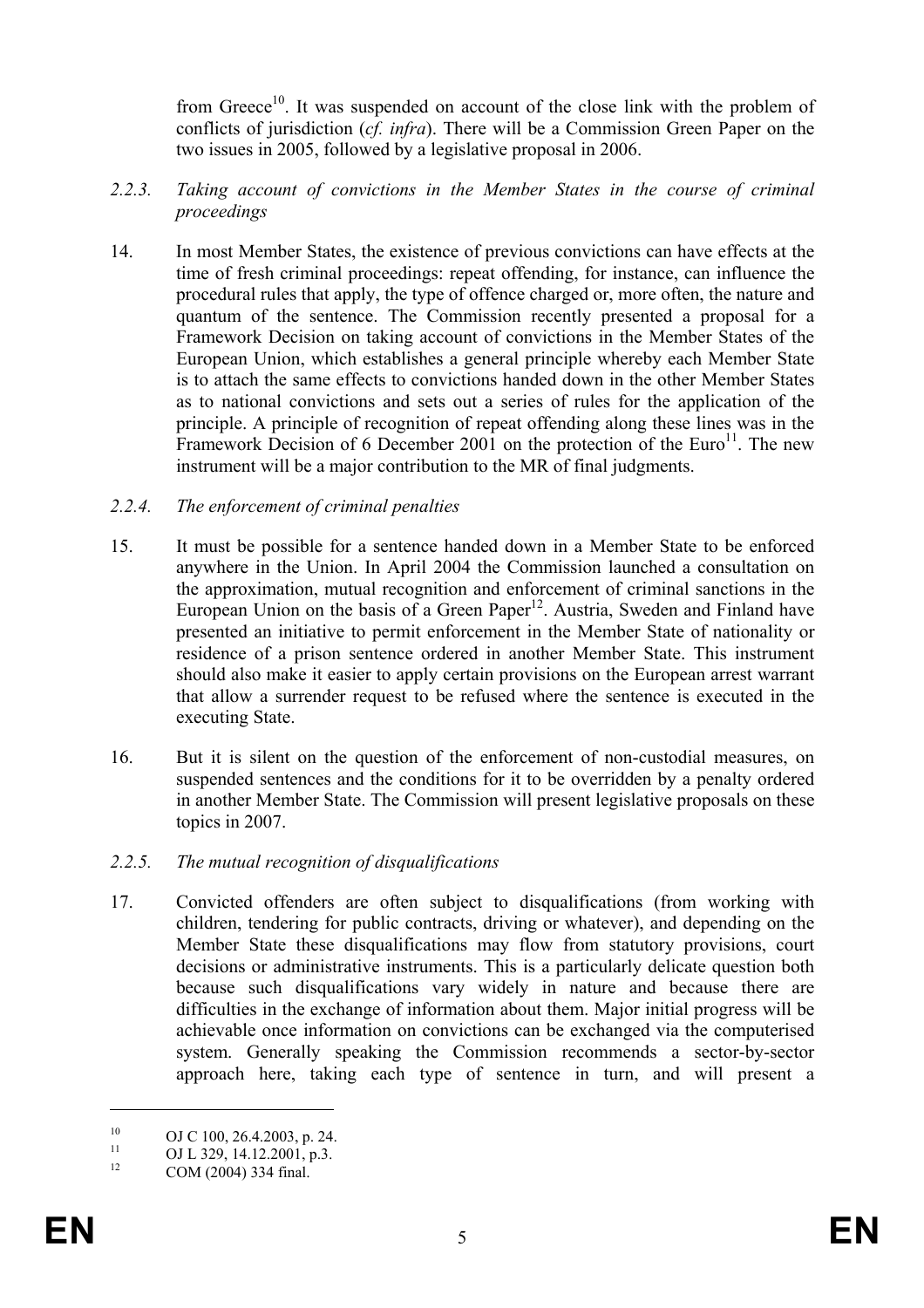communication in 2005. In November 2004 Belgium presented an initiative relating to the MR of disqualifications from working with children following convictions for child pornography offences. Sector-by-sector work will continue in 2006 with a proposal for the MR of driving disqualifications.

## **3. REINFORCING MUTUAL TRUST**

18. Reinforcing mutual trust is the key to making MR operate smoothly. This is one of the important messages in the Hague Programme and involves both legislative action to ensure a high degree of protection for personal rights in the EU and a series of practical measures to give legal practitioners a stronger sense of belonging to a common judicial culture.

## **3.1. Reinforcing mutual trust by legislative measures**

- 19. The first endeavours to apply the MR principle, in particular with the European arrest warrant, revealed a series of difficulties which could to some extent be resolved if the Union were to adopt harmonisation legislation. This can revolve around two axes: ensuring that mutually recognised judgments meet high standards in terms of securing personal rights and also ensuring that the courts giving the judgments really were the best placed to do so. Taking MR a stage further might imply giving further consideration to certain measures to approximate legislation on substantive criminal law.
- *3.1.1. Harmonising the law of criminal procedure*
- 3.1.1.1. Improving guarantees in criminal proceedings
- 20. In April 2004, the Commission presented a proposal for a Framework Decision on certain procedural rights in criminal proceedings throughout the European Union<sup>13</sup>. It seeks to ensure that suspects and defendants in criminal proceedings enjoy the minimum rights secured in all the Union Member States as regards access to lawyers, interpreters and translators, the right to communicate with consular and other authorities, information on one's rights and the protection of vulnerable categories. The European Council has asked that this Decision be adopted by the end of 2005.
- 21. But this is only a first stage. Work must continue in the years ahead to provide permanent back-up for MR. There are three areas in particular where work needs doing: the presumption of innocence, gathering evidence in criminal cases and decisions *in absentia*<sup>14</sup>. In each of them there will have to be extensive analysis and consultation with the 25 Member States and criminal-law practitioners to identify the difficulties and potential solutions in the light of each Member State's legal traditions.

 $13$  COM (2004) 328 final.

See Commission Green Paper on criminal law protection of the financial interests of the Community and the establishment of a European Prosecutor: COM (2001) 715 final, 11.12.2001.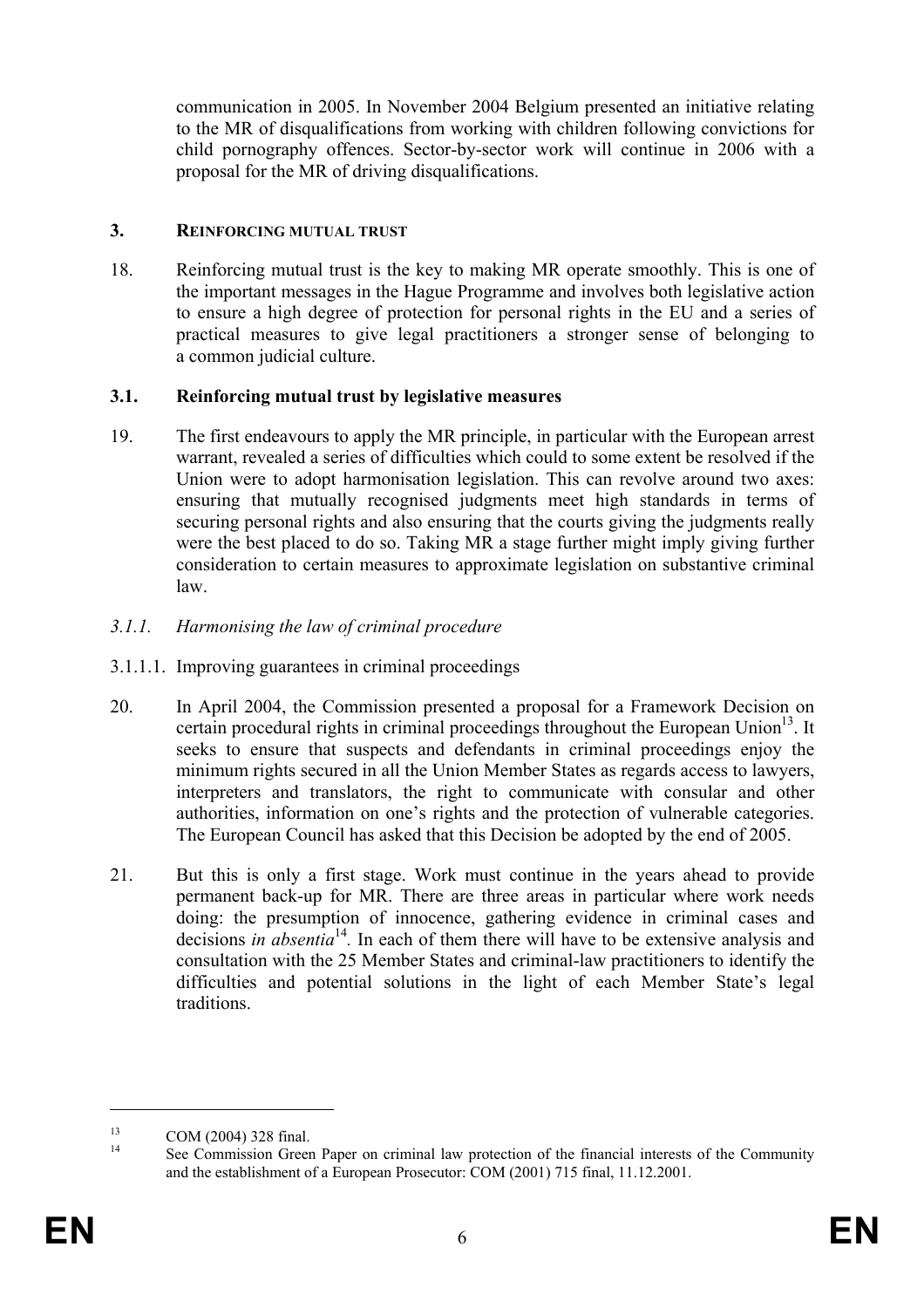- 3.1.1.2. Reinforcing the presumption of innocence.
- 22. The presumption of innocence is one of the foremost foundations of the criminal law. It is asserted by Article 6 of the ECHR and taken over in Article 48 of the Charter of Fundamental Rights of the European Union; it exists in all the Member States but the concept is not universally co-extensive. In 2005 the Commission will issue a Green Paper to spell out the scope of the concept, consider ways of reinforcing it and determine the limits to it, if any*.*
- 3.1.1.3. Minimum standards on the gathering of evidence
- 23. Cross-border court actions entail the possibility for evidence gathered in one Member State to be used in another. But respect for defence rights entails certain minimum rules on the gathering of evidence being observed throughout the Union. The Commission will issue a Green Paper in 2006 on the basis of a study<sup>15</sup>, proposing a minimum harmonisation exercise regarding standards for the gathering and disclosure of evidence, admissibility criteria and possible exceptions.
- 24. Following in-depth consultation on the basis of these two Green Papers, the Commission will present a proposal for a Framework Decision on the presumption of innocence and minimum standards on the gathering of evidence.
- 3.1.1.4. Judgments *in absentia*
- 25. The question of judgments *in absentia* has often been raised in the EU and regularly re-appears in instruments that have been adopted. In practice the matter has been much discussed, and both experience and the decisions of the European Court of Human Rights have clearly shown that there are difficulties. In 2006 the Commission will issue a Green Paper, possibly to be followed by legislative proposals to resolve the difficulties and bring about greater certainty as to the law.
- 3.1.1.5. Transparency in the choice of court
- 26. In criminal matters, where the courts of several Member States have jurisdiction over the same case, investigations and prosecutions may be commenced simultaneously in both. Such multiple proceedings can be seriously detrimental both to personal rights and to procedural efficiency. A procedure to determine the most appropriate place for conducting a prosecution is more and more necessary and will be a major factor in facilitating the application of the mutual recognition principle. It should make it easier to gather evidence at the pre-trial stage (once the Member States have agreed on where the trial is to take place, on which the applicable law is predicated) and to enforce the final judgment (once the Member States have acknowledged in advance that the case has been tried at the most appropriate place). It should also help to avoid cases in which the *ne bis in idem* principle applies.
- 27. In 2005 the Commission will present a Green Paper on conflicts of jurisdiction and the *ne bis in idem* principle, which, without interfering with the national machinery for determining jurisdiction, will propose solutions to settle conflicts of jurisdiction

<sup>&</sup>lt;sup>15</sup> Study of the laws of evidence in criminal proceedings throughout the EU, October 2004.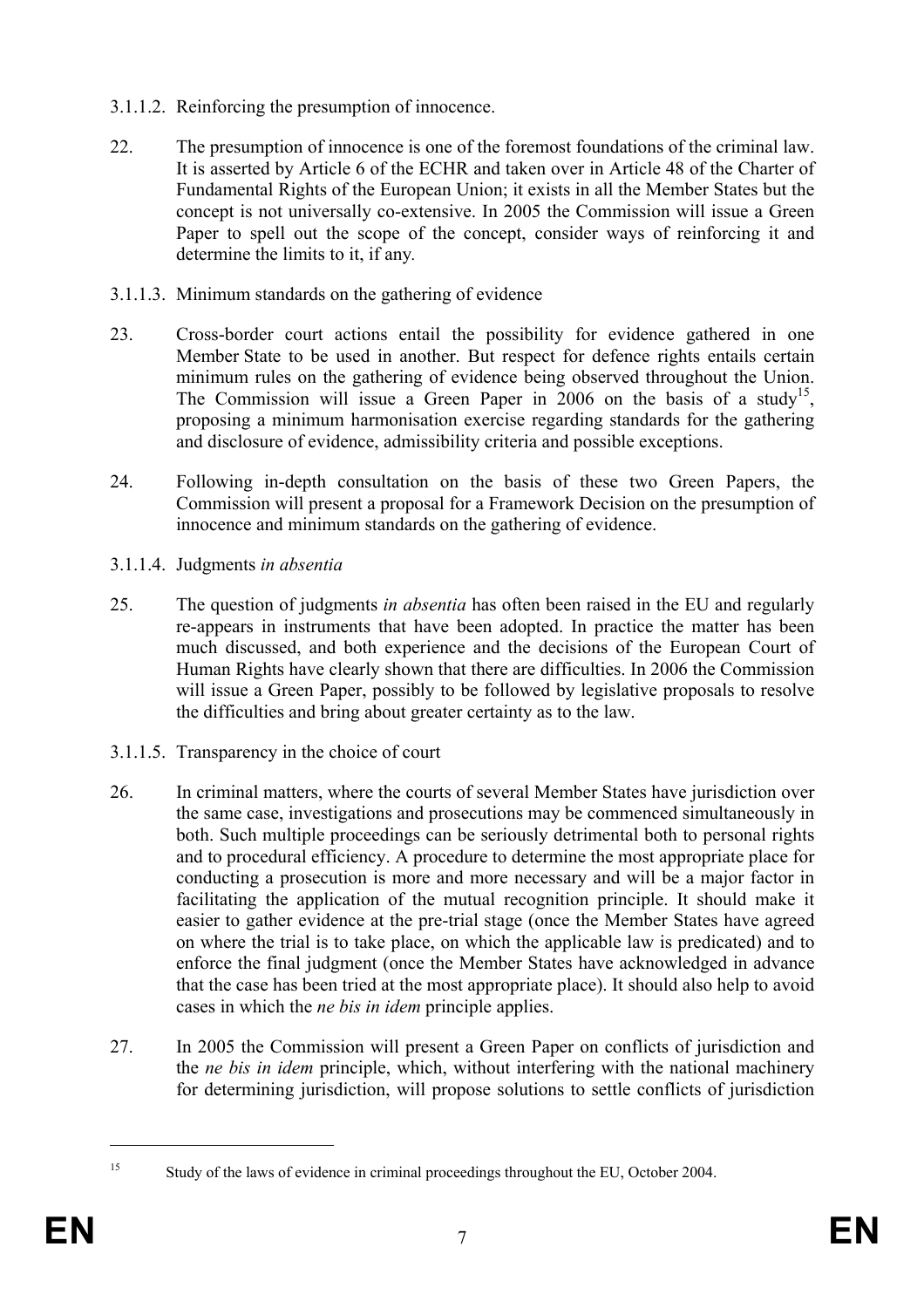in the European Union on the basis of, among other things, the role of Eurojust under Article III-273 of the Constitution and the calls made in the Hague Programme.

- *3.1.2. Further approximation of substantive criminal law*
- 28. Considerable approximation work has been done here in recent years. It must be continued, with consideration being given to the value of promoting more diversified forms of punishment in the Union and not focusing simply on prison sentences. The accent should be on evaluating the implementation of such instruments as have been adopted, initial results being disappointing, and on the operation of the mechanism of the positive list of offences for which there is no check as to double criminality in MR instruments so that the difficulties that have been identified can be remedied wherever possible.
- 29. Initial reflections on the need for a Union-wide definition of concepts such as the liability of bodies corporate or the approximation of fines were set out in the Green Paper on penalties. The Commission will make a proposal for a Framework Decision in 2007 following a Green Paper.

# **3.2. Reinforcing mutual trust by practical flanking measures**

# *3.2.1. Reinforcing evaluation mechanisms*

- 30. The European Council stated that "Evaluation of the implementation as well as of the effects of all measures is ... essential to the effectiveness of Union action". Future developments in the MR principle in criminal matters will have to be accompanied by evaluation mechanisms. These must be capable of meeting two methodological objectives that are separate from the job of verifying whether Union instruments have been correctly transposed into national law within the time allowed:
	- Evaluating the practical needs of the justice system, and particularly identifying potential barriers before new instruments are adopted; and
	- Evaluating the specific practical conditions for implementing Union instruments, in particular best practices and how they can meet the needs identified at the first stage.

These two objectives will have to be applied in relation to all instruments. They are predicated on stronger tools for analysing judicial practice being available to the Commission.

31. A third objective, of undertaking a more general evaluation of the conditions in which judgments are produced in order to ensure that they meet high quality standards enabling mutual trust between judicial systems to be reinforced, without which MR will not be able to work, depends on broader-based and longer-term action. The Hague Programme states as a matter of principle that "mutual confidence [must] be based on the certainty that all European citizens have access to a judicial system meeting high standards of quality" and calls for "a system providing for objective and impartial evaluation of the implementation of EU policies in the field of justice, while fully respecting the independence of the judiciary" to be established. In the context of boosting mutual trust by the certainty that judicial systems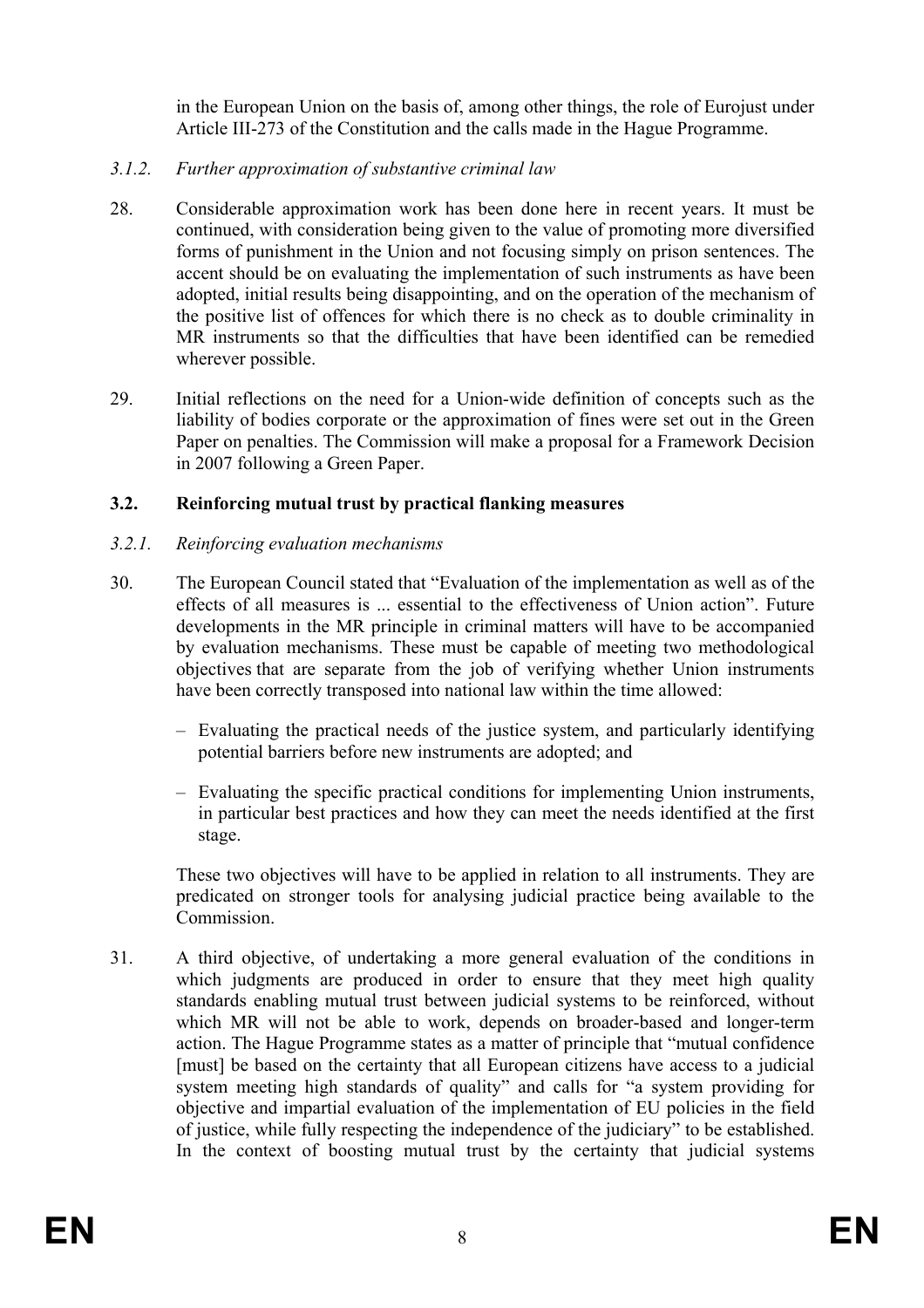producing judgments that are eligible for Union-wide enforcement meet high quality standards, this evaluation must provide a fully comprehensive view of national systems. The credibility and efficiency of a judicial system need to be assessed in overall terms, covering both institutional mechanisms and procedural aspects. This will be tricky, and the subsidiarity and proportionality principles and the independence of the judiciary must be respected. The object of the exercise is to produce regular rapports based strictly on criteria of independence and transparency, highlighting best practices.

- 32. In February 2005 the European Parliament adopted a recommendation<sup>16</sup>, and in 2006, after close consultations with judicial organisations and institutions, the Commission will produce a communication on evaluation of the quality of justice*.*
- *3.2.2. Promoting networking among practitioners of justice and developing judicial training*
- 33. The Hague Programme emphasises the importance of improving mutual understanding between judicial authorities and legal systems. It calls for the development of networks of judicial organisations and institutions, such as the Network of Councils for the Judiciary, the European Network of Supreme Courts and the European Judicial Training Network, with which the Commission wishes to develop close relations. By bringing professionals together more often and promoting reflection on the implementation of Union instruments and on matters of horizontal interest such as the quality of justice, such networks, which should include advocates, should play a key role in gradually building up a common judicial culture.
- 34. Second, the Hague Programme emphasises the importance of training as a means of promoting mutual trust. Since 2004, at the European Parliament's request the Commission has been operating a judicial exchanges scheme as a pilot project alongside the AGIS programme. This is to continue in 2005 and will be evaluated in 2006 before final proposals are made.
- 35. The effect of developing the MR principle is to give judgments an impact that extends well beyond national borders. Consequently, the European dimension of the judicial function must be fully integrated into syllabuses at all stages of the careers of judges and prosecutors. The training of judicial authorities is based on national entities responsible for organising it and determining the content. Training is now grouped in a network currently operating on an association basis. The Hague Programme emphasises the importance of boosting the network to make it into an effective structure for meetings and cooperation between judicial authorities. At the end of 2005, after consultations, the Commission will present a communication on judicial training in the European Union.

## *3.2.3. Support for the development of quality justice*

36. In the new financial perspective 2007-12, the Commission presented three proposals for action programmes including a specific criminal justice programme. This programme will increase the support that the Union can give for judicial cooperation,

<sup>&</sup>lt;sup>16</sup> Recommendation from the European Parliament to the Council on the quality of criminal justice and the harmonisation of criminal law in the Member States: A6-0036/2005.